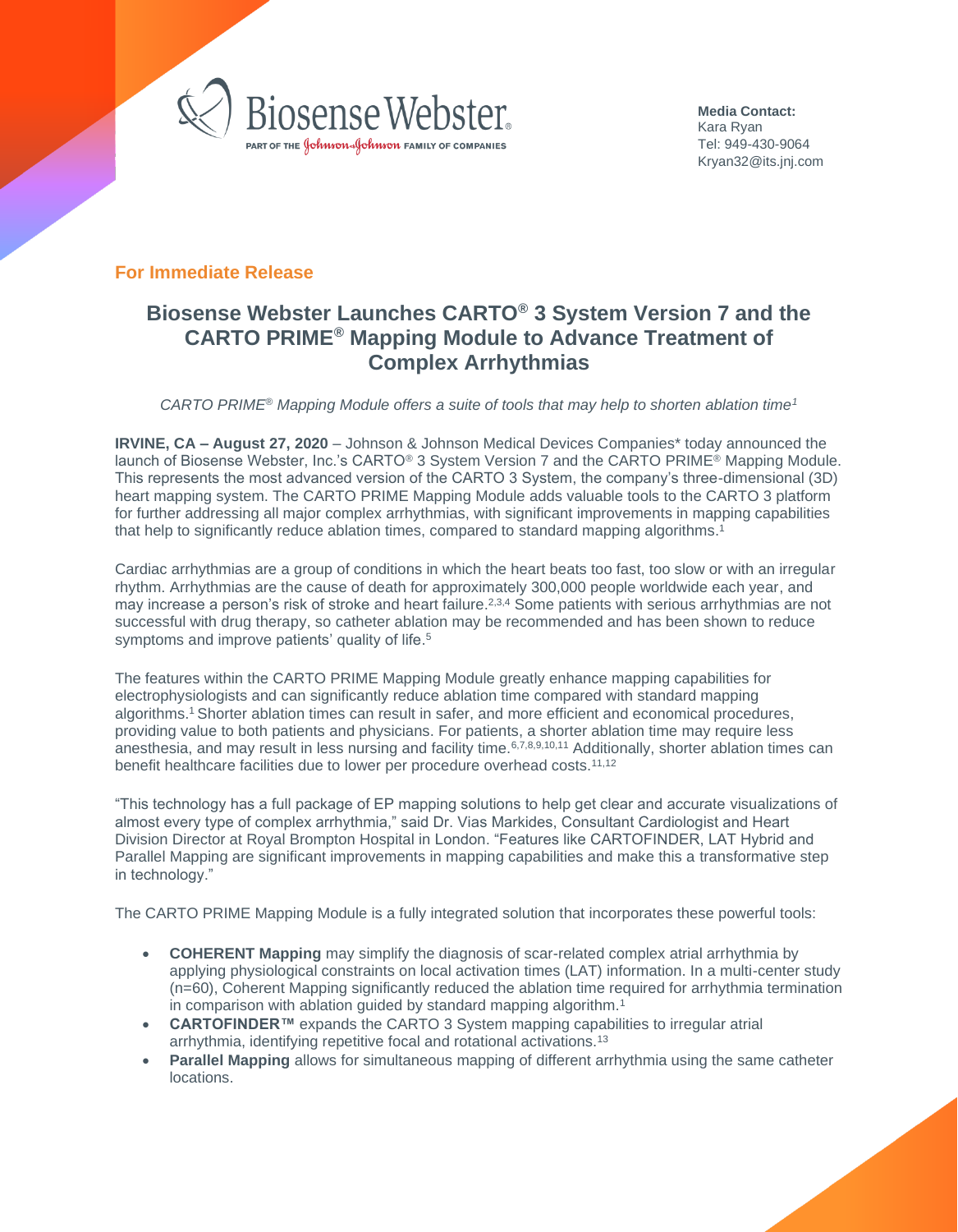• **LAT Hybrid** provides increased location accuracy compared with standard premature ventricular complex (PVC) mapping by associating the PVC map LAT information to its corresponding Normal Sinus Rhythm location.<sup>14</sup>

"CARTO PRIME is the most important software release since the introduction of CARTO 3," said Dr. Elad Anter\*\*, Associate Section Head, Electrophysiology at Cleveland Clinic. "COHERENT Mapping helps to overcome many of the challenges in electro-anatomical mapping of complex arrhythmias, and with Parallel Mapping, we're able to map different rhythms simultaneously."

"The launch of CARTO 3 System Version 7 and the CARTO PRIME Mapping Module reflects our collaborative efforts with physicians to identify pressing clinical needs and then integrate innovative technologies into our platform to address them," said Uri Yaron, Worldwide President of Biosense Webster, Inc. "This release benefits patients and the EP community by helping make the complex – simple. Together with physicians, we're transforming treatment for cardiac arrhythmias."

## **About Johnson & Johnson Medical Devices Companies**

As the world's most comprehensive medical devices business, we are building on a century of experience, merging science and technology, to shape the future of health and benefit even more people around the world. With our unparalleled breadth, depth and reach across surgery, orthopedics, vision and interventional solutions, we're working to profoundly change the way care is delivered. We are in this for life. For more information, visit [www.jnjmedicaldevices.com.](http://www.jnjmedicaldevices.com/)

## **About Biosense Webster, Inc.**

Biosense Webster, Inc., is the global market leader in the science and technology behind the diagnosis and treatment of cardiac arrhythmias. Part of the Johnson & Johnson Family of Companies, the specialized medical-technology company is headquartered in Irvine, Ca., and works across the world to advance the tools and solutions that help electrophysiologists identify, treat, and deliver care. Learn more at [www.biosensewebster.com](http://www.biosensewebster.com/) and connect on [LinkedIn](https://www.linkedin.com/company/biosense-webster/) and [Twitter.](https://twitter.com/biosensewebster)

*\*Comprising the surgery, orthopedics, vision and interventional solutions businesses within Johnson & Johnson's Medical Devices segment*

*\*\*Dr. Anter is a paid consultant to Biosense Webster, Inc.*

© Biosense Webster, Inc. 2020 145063-200629

<sup>1</sup> Anter et al. Activation Mapping With Integration of Vector and Velocity Information Improves the Ability to Identify the Mechanism and Location of Complex Scar-Related Atrial Tachycardias. Circ Arrhythm Electrophysiol. 2018 Aug;11(8):e006536. doi: 10.1161/CIRCEP.118.006536.

<sup>&</sup>lt;sup>2</sup> GBD 2017 Causes of Death Collaborators. Global, regional, and national age-sex-specific mortality for 282 causes of death in 195 countries and territories, 1980–2017: a systematic analysis for the Global Burden of Disease Study 2017. *The Lancet.* 2018;392:10159:1736-1788.

<sup>&</sup>lt;sup>3</sup> Lin CY, Chang SL, Chung FP, et al. Long-Term Outcome of Non-Sustained Ventricular Tachycardia in Structurally Normal Hearts. *PLoS One.* 2016;11(8):e0160181.

<sup>&</sup>lt;sup>4</sup> Kamel H, Elkind MSV, Bhave PD, et al. Paroxysmal Supraventricular Tachycardia and the Risk of Ischemic Stroke. *Stroke.* 2013;44:1550-1554.

<sup>&</sup>lt;sup>5</sup> Hugh Calkins, Gerhard Hindricks, Ricardo Cappato, et al. 2017 HRS/EHRA/ECAS/APHRS/SOLAECE expert consensus statement on catheter ablation and surgical ablation of atrial fibrillation. 2017.

<sup>6</sup> Leshem E, Zilberman I, Tschabrunn CM, Barkagan M, Contreras-Valdes FM et al. (2018) High-power and shortduration ablation for pulmonary vein isolation: biophysical characterization. 4 (4): 467-479.

<sup>7</sup> Barkagan M, Contreras‐Valdes FM, Leshem E, Buxton AE, Nakagawa H et al. (2018) High‐power and short‐duration ablation for pulmonary vein isolation: Safety, efficacy, and long‐term durability. *Journal of Cardiovascular Electrophysiology* 29 (9): 1287-1296.

<sup>&</sup>lt;sup>8</sup> Leshem E, Tschabrunn CM, Contreras-Valdes FM, Zilberman I, Anter E (2017) Evaluation of ablation catheter technology: comparison between thigh preparation model and an in vivo beating heart. *Heart Rhythm* 14 (8): 1234-1240.